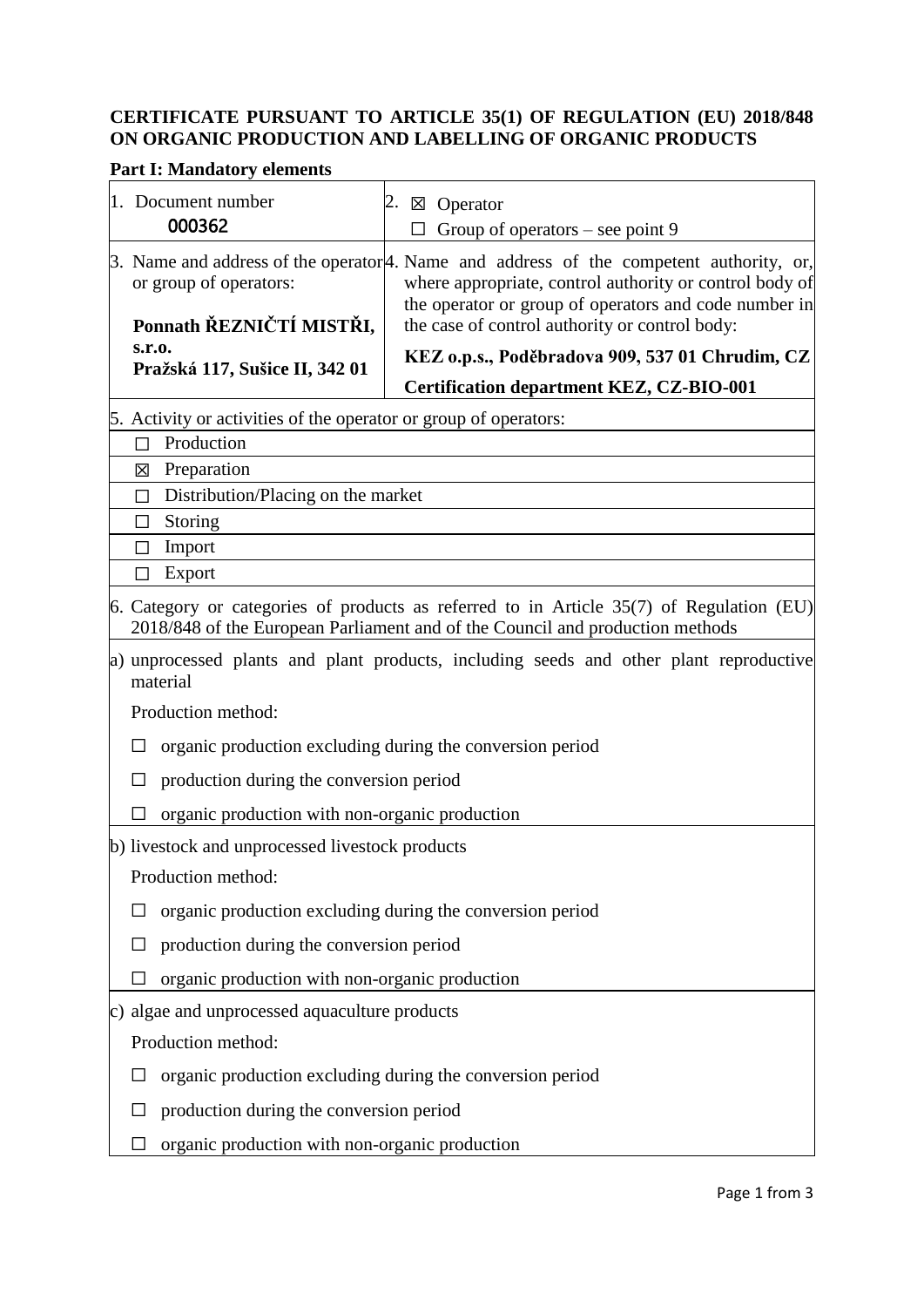|                                                                                                                                                                | d) processed agricultural products, including aquaculture products, for use as food                       |                      |     |                    |  |  |
|----------------------------------------------------------------------------------------------------------------------------------------------------------------|-----------------------------------------------------------------------------------------------------------|----------------------|-----|--------------------|--|--|
|                                                                                                                                                                | Production method:                                                                                        |                      |     |                    |  |  |
| ⊔                                                                                                                                                              | production of organic products                                                                            |                      |     |                    |  |  |
|                                                                                                                                                                | production of in-conversion products                                                                      |                      |     |                    |  |  |
| 区                                                                                                                                                              | organic production with non-organic production                                                            |                      |     |                    |  |  |
| e) feed                                                                                                                                                        |                                                                                                           |                      |     |                    |  |  |
|                                                                                                                                                                | Production method:                                                                                        |                      |     |                    |  |  |
|                                                                                                                                                                | production of organic products                                                                            |                      |     |                    |  |  |
|                                                                                                                                                                | production of in-conversion products                                                                      |                      |     |                    |  |  |
|                                                                                                                                                                | organic production with non-organic production                                                            |                      |     |                    |  |  |
| f)                                                                                                                                                             | wine                                                                                                      |                      |     |                    |  |  |
|                                                                                                                                                                | Production method:                                                                                        |                      |     |                    |  |  |
|                                                                                                                                                                | production of organic products                                                                            |                      |     |                    |  |  |
|                                                                                                                                                                | production of in-conversion products                                                                      |                      |     |                    |  |  |
|                                                                                                                                                                | organic production with non-organic production                                                            |                      |     |                    |  |  |
| g)                                                                                                                                                             | other products listed in Annex I to Regulation (EU) 2018/848 or not covered by the<br>previous categories |                      |     |                    |  |  |
|                                                                                                                                                                | Production method:                                                                                        |                      |     |                    |  |  |
| ⊔                                                                                                                                                              | production of organic products                                                                            |                      |     |                    |  |  |
|                                                                                                                                                                | production of in-conversion products                                                                      |                      |     |                    |  |  |
|                                                                                                                                                                | organic production with non-organic production                                                            |                      |     |                    |  |  |
| This document has been issued in accordance with Regulation (EU) 2018/848 to certify that<br>the operator or group of operators complies with that Regulation. |                                                                                                           |                      |     |                    |  |  |
| 7.                                                                                                                                                             | Date, place                                                                                               | 8. Certificate valid |     |                    |  |  |
|                                                                                                                                                                | 7.4.2022                                                                                                  |                      |     | from: $07.04.2022$ |  |  |
|                                                                                                                                                                | <b>Chrudim</b>                                                                                            |                      | to: | 07.07.2023         |  |  |
| Name and signature on behalf of the<br>issuing competent authority, or, where<br>appropriate, control authority or control<br>body:                            |                                                                                                           |                      |     |                    |  |  |
| <b>Ing. Kamil Pecka</b>                                                                                                                                        |                                                                                                           |                      |     |                    |  |  |
|                                                                                                                                                                | ELECTRONICALLY SIGNED                                                                                     |                      |     |                    |  |  |